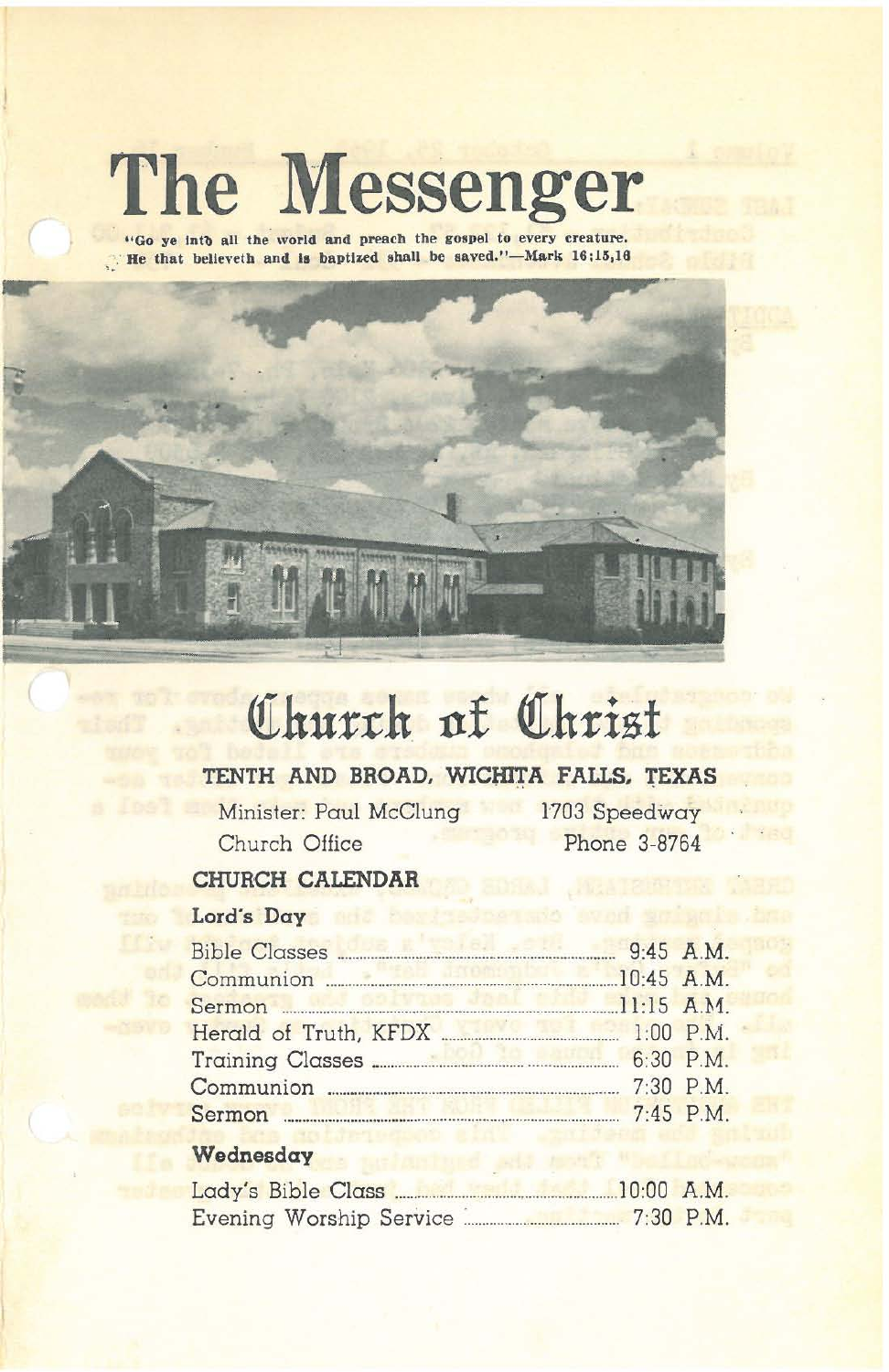October 25, 1953

Number 16

Volume 1

LAST SUNDAY:

Budget  $- $1,341.00$ Contribution  $- $1,122.57$ Bible School Attendance - 531 Goal -750

#### **ADDITIONS:**

By Baptism:

Reginald W. Nivens, 2106 Yale, Ph. 7-3371 Mrs. Reginald W. Nivens, 2106 Yale, Ph. 7-3371 Bobby Joyce Mints, 2204 Brown, Ph. 3-2439

J. C. Clingman, Rt. 1, Box 437, Ph. 3-6509 By Restoration:

Mrs. J. L. Brown, 1712 Magnolia, Ph. 3-9372 Mrs. J. C. Clingman, Rt. 1, Box 437, Ph. 2-6509 By Membership:

Scott Bridges, 2211 Polk, Ph. 3-0248

<sup>8</sup> Lenora Bridges, 2211 Polk, Ph. 3-0248

Mrs. Joy Mints, 2204 Brown, Ph. 3-2439

We congratulate all whose names appear above:for responding to the invitation during the meeting. Their addresses and telephone numbers are listed for your convenience and information. Please get better acquainted with these new members and make them feel a part of our entire program.

GREAT ENTHUSIASM, LARGE CROWDS, excellent preaching and singing have characterized the services of our gospel meeting. Bro. Kelcy's subject tonight will be "Before God's Judgement Bar". Let's fill the house and make this last service the greatest of them all. The place for every Christian on Sunday evening is in the house of God. nd 61 . Chi

THE AUDITORIUM FILLED FROM THE FRONT every service during the meeting. This cooperation and enthusiasm "snow-balled" from the beginning and no doubt all concerned feel that they had just a little greater part in the meeting.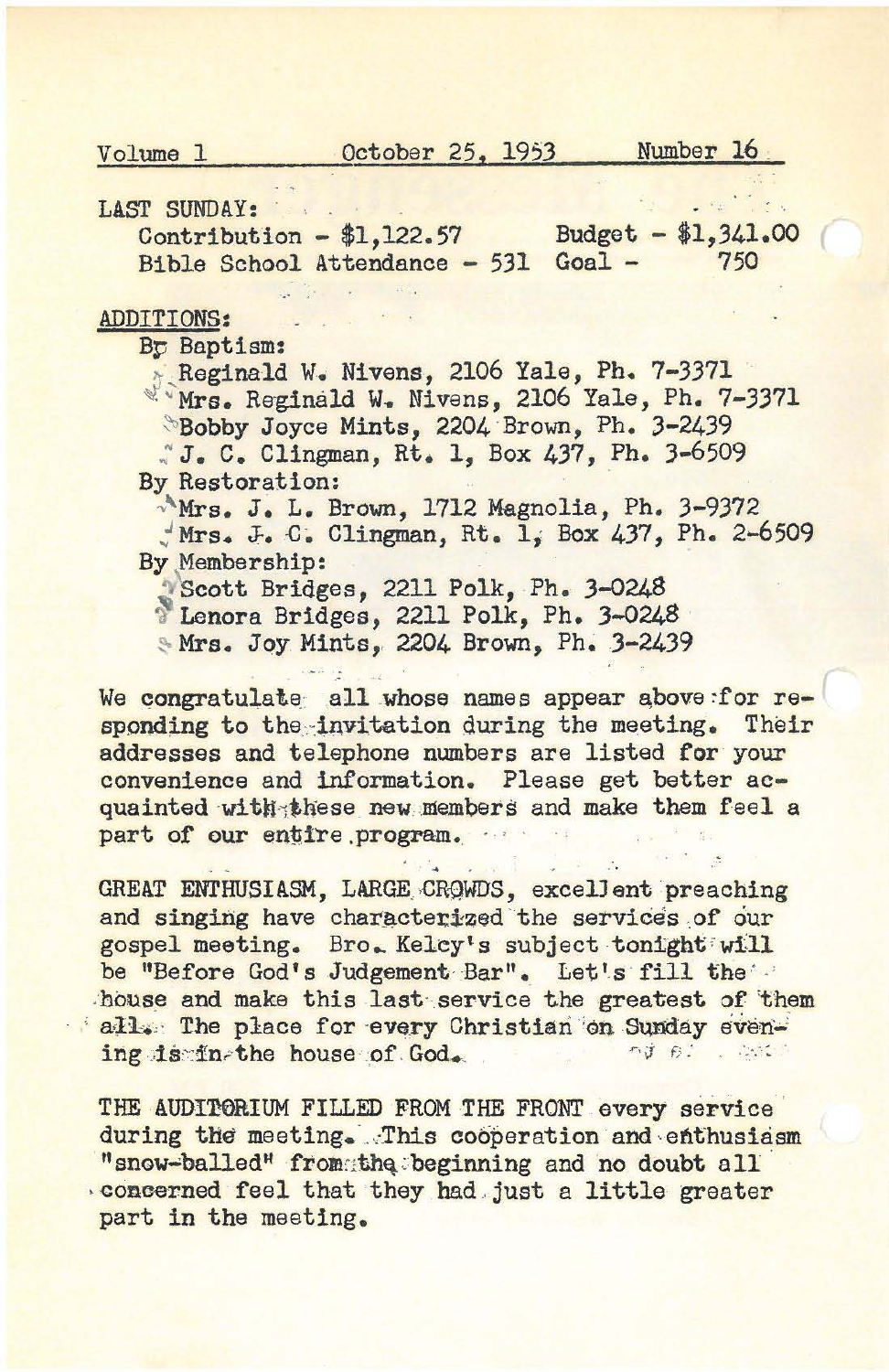BRO. GEORGE STEPHENSON, is doing the preaching in a gospel meeting with the Skillman Ave. congregation.in Dallas. He may be heard over KRLD next Sunday morning BRO. GEORGE STEPHENSON is doing the pressured meeting with the Skillman Ave. contains. He may be heard over KRLD next at 7:05.

THE BUSINESS MEETING which was scheduled for today has been postponed until next Sunday, November 1st.

THE CHURCH OFFICE will be open each morning at eight o'clock, so please feel'free to call in information pertaining to church matters.

THE TIPTON ORPHAN'S HOME truck picked up \$82.55 worth of canned goods last Tuesday. Thanks to everyone for your cooperation in this respect. You may receive a copy of the Tipton Home paper each month by leaving vour name and address at the office.

CHORAL TRAINING for the young people will start next Wednesday night. Those in high school and up are urged to be present. Choral work and training classes for other age groups will be announced in the near future.

 $\ddot{\cdot}$  :

BIG PROGRAM AHEAD. "The Church at: Work" may be a much used expression in coming months. There is much to be done and we need to know every member of the congregation; their address, phone number, their talents and desires, the names of each member of the family, and much other helpful information. The church records should be brought up to date so that the elders, ministers, and others may know exactly who makes up the Lord's congregation at this place. Please be ready to cooperate to these ends as the plans are submitted.

CHANGES OF ADDRESS OR TELEPHONE NUMBER should be called in to the church office in order that the church directory may be kept current dand that we may post these changes for the information of all concerned.